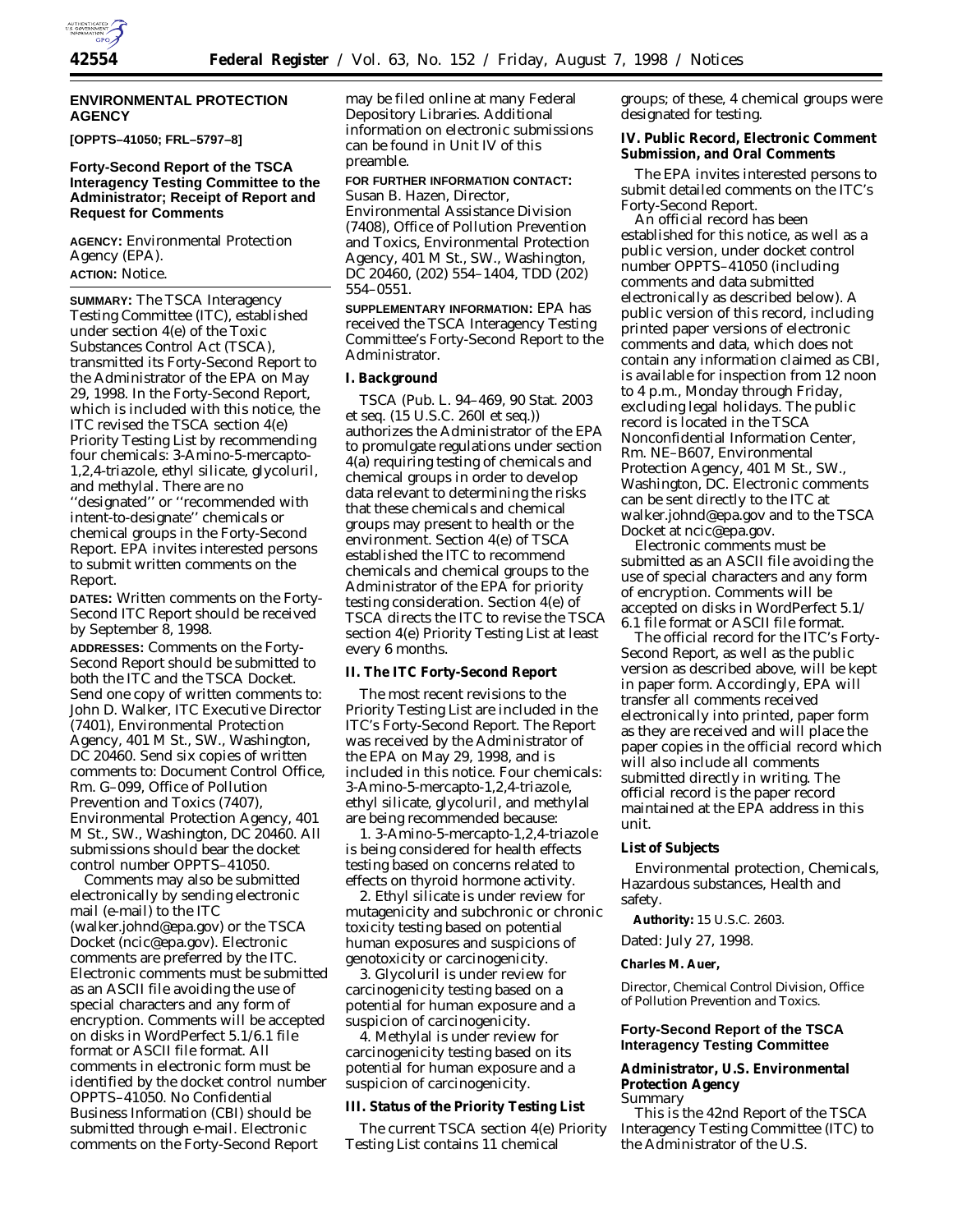Environmental Protection Agency (EPA). In this Report, the ITC is revising its TSCA section 4(e) *Priority Testing*

*List* by recommending 3-amino-5 mercapto-1,2,4-triazole, ethyl silicate, glycoluril, and methylal. The revised

TSCA section 4(e) *Priority Testing List* follows as Table 1.

#### Table 1.—The TSCA Section 4(e) Priority Testing List (May 1998)1

| Report          | Date                                  | Chemical/Group                                                                  | Action                                                                                     |
|-----------------|---------------------------------------|---------------------------------------------------------------------------------|--------------------------------------------------------------------------------------------|
| 26<br>27<br>28  | May 1990<br>November 1990<br>May 1991 | Chemicals with Low Confidence Reference<br>Dose (RfD).<br>Acetone               | Recommended with intent-to-designate<br>Recommended with intent-to-designate<br>Designated |
| 30<br><b>31</b> | May 1992<br>January 1993              | Thiophenol<br>24 Chemicals with insufficient dermal absorp-<br>tion rate data.  | Recommended<br>Designated                                                                  |
| 32              | May 1993                              | 32 Chemicals with insufficient dermal absorp-<br>tion rate data.                | Designated                                                                                 |
| 35              | November 1994                         | 24 Chemicals with insufficient dermal absorp-<br>tion rate data.                | Designated                                                                                 |
| 36              | May 1995                              | 9 High production volume chemicals (HPVCs)                                      | Recommended                                                                                |
| 37              | November 1995                         | 22 Alkylphenols and alkylphenol ethoxylates <sup>2</sup>                        | Recommended                                                                                |
| 39              | November 1996                         |                                                                                 | Recommended                                                                                |
| 41              | November 1997                         | 29 Alkylphenols, alkylphenol ethoxylates, and<br>polyalkyphenols <sup>2</sup> . | Recommended                                                                                |
| 42              | May 1998                              | 3-Amino-5-mercapto-1,2,4-triazole <sup>2</sup>                                  | Recommended                                                                                |
| 42              | May 1998                              |                                                                                 | Recommended                                                                                |
| 42              | May 1998                              |                                                                                 | Recommended                                                                                |
| 42              | May 1998                              |                                                                                 | Recommended                                                                                |

<sup>1</sup> The Priority Testing List is available from the ITC's web site (http://www.epa.gov/opptintr/itc).<br><sup>2</sup>Data requested using the ITC's Voluntary Information Submissions Policy (VISP), see http://www.epa.gov/opptintr/itc/v

#### **I. Background**

The ITC was established by section 4(e) of the Toxic Substances Control Act (TSCA) ''to make recommendations to the Administrator respecting the chemical substances and mixtures to which the Administrator should give priority consideration for the promulgation of a rule for testing under section 4(a).... At least every six months..., the Committee shall make such revisions to the *Priority Testing* List as it determines to be necessary and transmit them to the Administrator together with the Committee's reasons for the revisions'' (Public Law 94–469, 90 Stat. 2003 *et seq*., 15 U.S.C. 2601 *et seq*.). Since its creation in 1976, the ITC has submitted 41 semi-annual (May and November) Reports to the EPA Administrator transmitting the *Priority Testing List* and its revisions. In 1989, the ITC began recommending chemical substances for information reporting, screening, and testing to meet the data needs of its member U.S. Government organizations. ITC Reports are available from http://www.epa.gov/opptintr/itc within a few days of submission to the Administrator and from http:// www.epa.gov/fedrgstr after publication in the **Federal Register**. The ITC meets monthly and produces its revisions to the *List* with administrative and technical support from the ITC staff and contract support provided by EPA. ITC

members and staff are listed at the end of this Report.

### **II. TSCA Section 8 Reporting**

#### *A. TSCA Section 8 Rules*

Following receipt of the ITC's Report by the EPA Administrator and addition of chemicals to the *Priority Testing List*, the EPA's Office of Pollution Prevention and Toxics (OPPT) promulgates TSCA section 8(a) Preliminary Assessment Information Reporting (PAIR) and TSCA section 8(d) Health and Safety Data (HaSD) rules for chemicals added to the *List*. These rules require producers and importers of chemicals recommended by the ITC to submit production and exposure reports under TSCA section 8(a) and producers, importers, and processors of chemicals recommended by the ITC to submit unpublished health and safety studies under TSCA section 8(d). These rules are automatically promulgated by OPPT unless requested not to do so by the ITC.

#### *B. ITC's Use of TSCA Section 8 and ''Other Information''*

The ITC reviews the TSCA section 8(a) PAIR reports, TSCA section 8(d) HaSD studies, and ''other information'' that becomes available after the ITC adds chemicals to the *List*. ''Other information'' includes TSCA section 4(a) and 4(d) studies, TSCA section 8(c) submissions, TSCA section 8(e) ''substantial risk'' notices, ''For Your

Information'' (FYI) submissions, ITC-FYI voluntary submissions, unpublished data submitted to U.S. Government organizations represented on the ITC, published papers, as well as use, exposure, effects, and persistence data that are voluntarily submitted to the ITC by manufacturers, importers, processors, and users of chemicals recommended by the ITC. The ITC reviews this information and determines if data needs should be revised, if chemicals should be removed from the *List*, or if recommendations should be changed to designations.

#### *C. Policy Promoting More Efficient Use of TSCA Section 8 Resources*

In its 40th Report (62 FR 30580, June 4, 1997) (FRL–5718–3), the ITC proposed the Voluntary Information Submissions Policy (VISP) to promote more efficient use of TSCA section 8 resources. After the 40th and 41st (63 FR 17658, April 9, 1998) (FRL–5773–5) Reports were delivered to the EPA Administrator, the VISP was revised and posted on the ITC's web site (http:/ /www.epa.gov/opptintr/itc/visp.htm). Revisions to the VISP included eliminating the need to submit a list of studies, changing the milestone for notifying the ITC Director from 30 to 60 days, and providing clearer guidance for submitting electronic data. The VISP is part of the ITC's Voluntary Information Submissions Innovative Online Network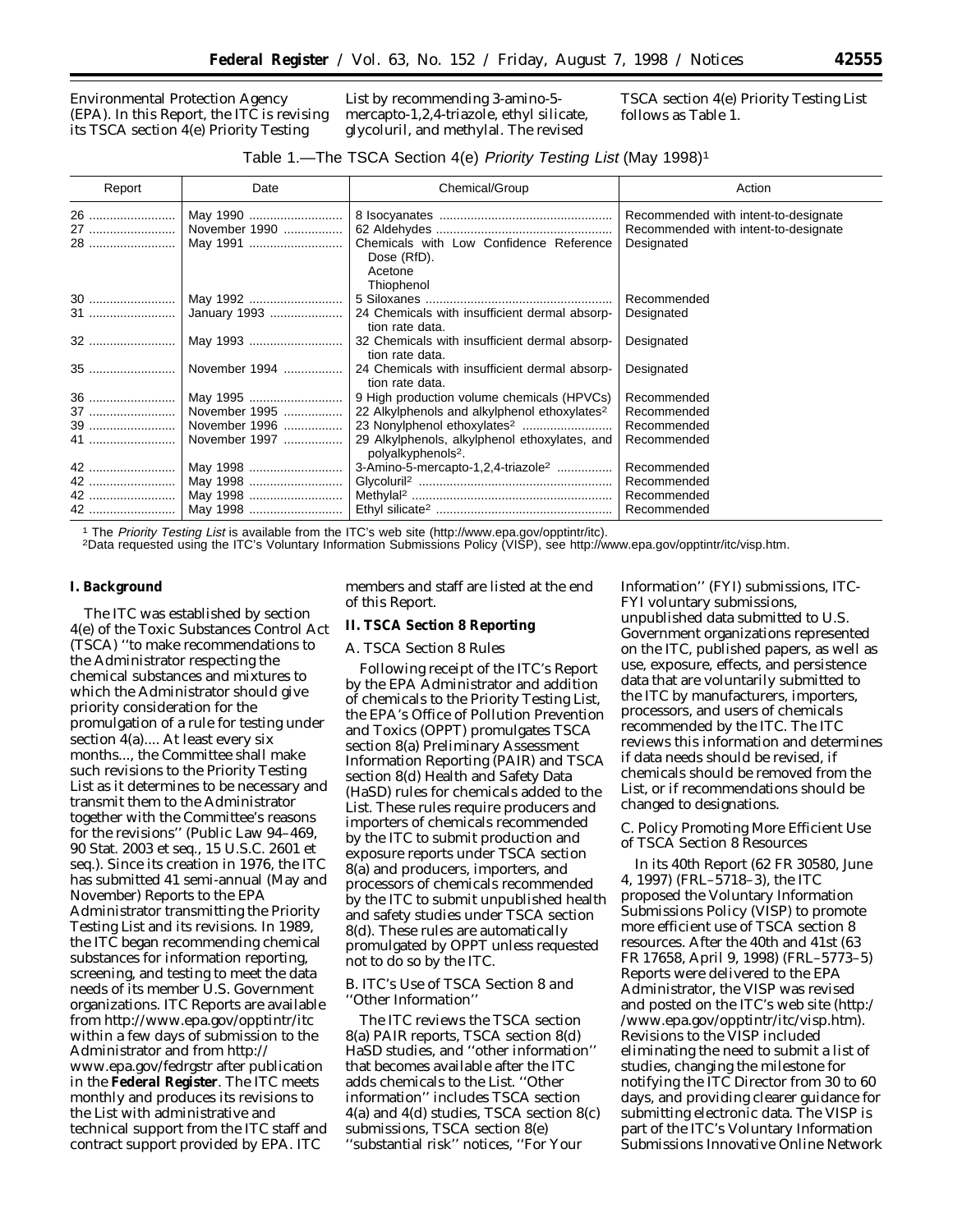(VISION) that is described in the ITC's web site (http://www.epa.gov/opptintr/ itc/vision.htm). The ITC's VISION currently includes the VISP, the TSCA Electronic HaSD Reporting Form (http:/ /cyber22.dcoirm.epa.gov/oppt/tsca.nsf/ HaSDForm?openform), and instructions for the Form (http://www.epa.gov/ opptintr/itc/tsca-hlp.htm). The VISP provides examples of data needed by ITC member U.S. Government organizations, examples of studies that should not be submitted, the 60-, 90 and 120-day milestones for meeting the objectives of the VISP, guidelines for using the TSCA Electronic HaSD Reporting Form, and instructions for electronically submitting full studies. The ITC implemented the VISP in its 41st Report for the alkylphenols, alkylphenol ethoxylates, and polyalkylphenols recommended in its 37th (61 FR 4188, February 2, 1996) (FRL–4991–6), 39th (62 FR 8578, February 25, 1997) (FRL–5580–9), and 41st Reports.

#### **III. ITC's Dialogue Group Activities During this Reporting Period (November 1997 to May 1998)**

#### *Alkylphenols and Ethoxylates (AP&E)*

The Chemical Manufacturers Association (CMA)-ITC AP&E Dialogue Group was formed by the CMA's AP&E Panel and the ITC's AP&E Subcommittee in March 1996 following the submission of the ITC's 37th Report to the EPA Administrator in November

1995. The Group was created to facilitate the ITC's retrieval of information on uses, exposures and health, and ecological effects of alkylphenols and alkylphenol ethoxylates, and the Panel's understanding of data needed by the U.S. Government organizations represented on the Subcommittee. Since the creation of this Dialogue Group, numerous activities have occurred: see the ITC's 38th (61 FR 39832, July 30, 1996) (FRL–5379–2), 39th, 40th, and 41st Reports. As a result of the Dialogue Group activities, the Panel voluntarily provided the ITC with a database of 255 studies for the alkylphenols and alkylphenol ethoxylates recommended in the 37th Report and the nonylphenol ethoxylates recommended in the 39th Report. In addition, at least 25 non-Panel member companies provided 240 submissions on alkylphenols and alkylphenol ethoxylates (each submission contains one or more studies) in response to the TSCA section 8(d) rule for the alkylphenols and alkylphenol ethoxylates recommended in the 37th Report.

The AP&E Dialogue Group met twice during this reporting period. On February 11 and April 22, 1998, the Dialogue Group met to discuss:

1. Use and exposure data for certain alkylphenols and alkylphenol ethoxylates.

2. Progress and results of ongoing environmental and toxicological studies being conducted or sponsored by

chemical manufacturers on the Panel, (e.g., mammalian *in vitro* and *in vivo* toxicology, mammalian pharmacokinetic, biodegradation, aquatic toxicity, and avian acute toxicity studies).

3. The ITC's VISION.

4. Information being generated by the Society of the Plastics Industry (e.g., dialogue with the Food and Drug Administration (FDA) to estimate dietary exposure to tris-nonylphenyl phosphite, nonylphenyl ethoxylates, and nonylphenols).

5. Historic AP&E monitoring and research conducted by the U.S. Geological Survey.

6. Recent AP&E monitoring conducted by the Silent Spring Institute (published in *Environmental Science and Technology* 32:861–869; 1998).

7. EPA's ambient water quality criteria document for nonylphenol.

8. OPPT's Risk Management–1 (RM– 1) document on *p*-nonylphenol.

9. Organization for Economic Cooperation and Development (OECD) Screening Information Data Set (SIDS) dossiers on nonylphenol and nonylphenol ethoxylates.

10. European nonylphenol ethoxylates risk reduction activities.

## **IV. Revisions to the TSCA Section 4(e) Priority Testing List**

Revisions to the TSCA section 4(e) *Priority Testing List* are summarized in Table 2.

# Table 2.—Revisions to the TSCA Section 4(e) Priority Testing List

| CAS No. | Chemical name | Action                                                                          | Date |
|---------|---------------|---------------------------------------------------------------------------------|------|
|         |               | Recommended    May 1998<br>Recommended    May 1998<br>  Recommended    Mav 1998 |      |

#### *A. Chemicals Added to the Priority Testing List*

At this time, the ITC is requesting that the EPA not promulgate a TSCA section 8(d) rule for any of the recommended chemicals. The ITC is encouraging producers, importers, processors, and users of the recommended chemicals to use its VISION (http://www.epa.gov/ opptintr/itc/vision.htm) to provide voluntary electronic information submissions and establish a dialogue with the ITC to discuss needed data.

1. *3-Amino-5-mercapto-1,2,4-triazole* i. *Recommendation*. 3-Amino-5 mercapto-1,2,4-triazole is being recommended to obtain annual production/importation volumes and trends, use, exposure, and health effects data needed by U.S. Government organizations represented on the ITC.

ii. *Rationale for recommendation*. 3- Amino-5-mercapto-1,2,4-triazole is being considered for health effects testing based on concerns related to effects on thyroid hormone activity. Before designating 3-amino-5-mercapto-1,2,4-triazole for priority testing consideration by the EPA Administrator, the ITC wants to review the PAIR data and the needed data listed below:

#### iii. *Data needed*

a. Recent non-Confidential Business Information (CBI) estimates of annual

production or importation volume data and trends.1

b. Use information, including percentages of production or importation that are associated with different uses.<sup>1</sup>

c. Estimates of the number of humans and concentrations of 3-amino-5 mercapto-1,2,4-triazole to which humans may be exposed from use, manufacturing, or processing.<sup>1</sup>

d. Health effects.2

iv. *Supporting information*. There is a need to determine potential toxicity of

<sup>1</sup>E-mail voluntary information submissions to walker.johnd@epa.gov.

<sup>2</sup>Provide voluntary information submissions through http://www.epa.gov/opptintr/itc/ vision.htm.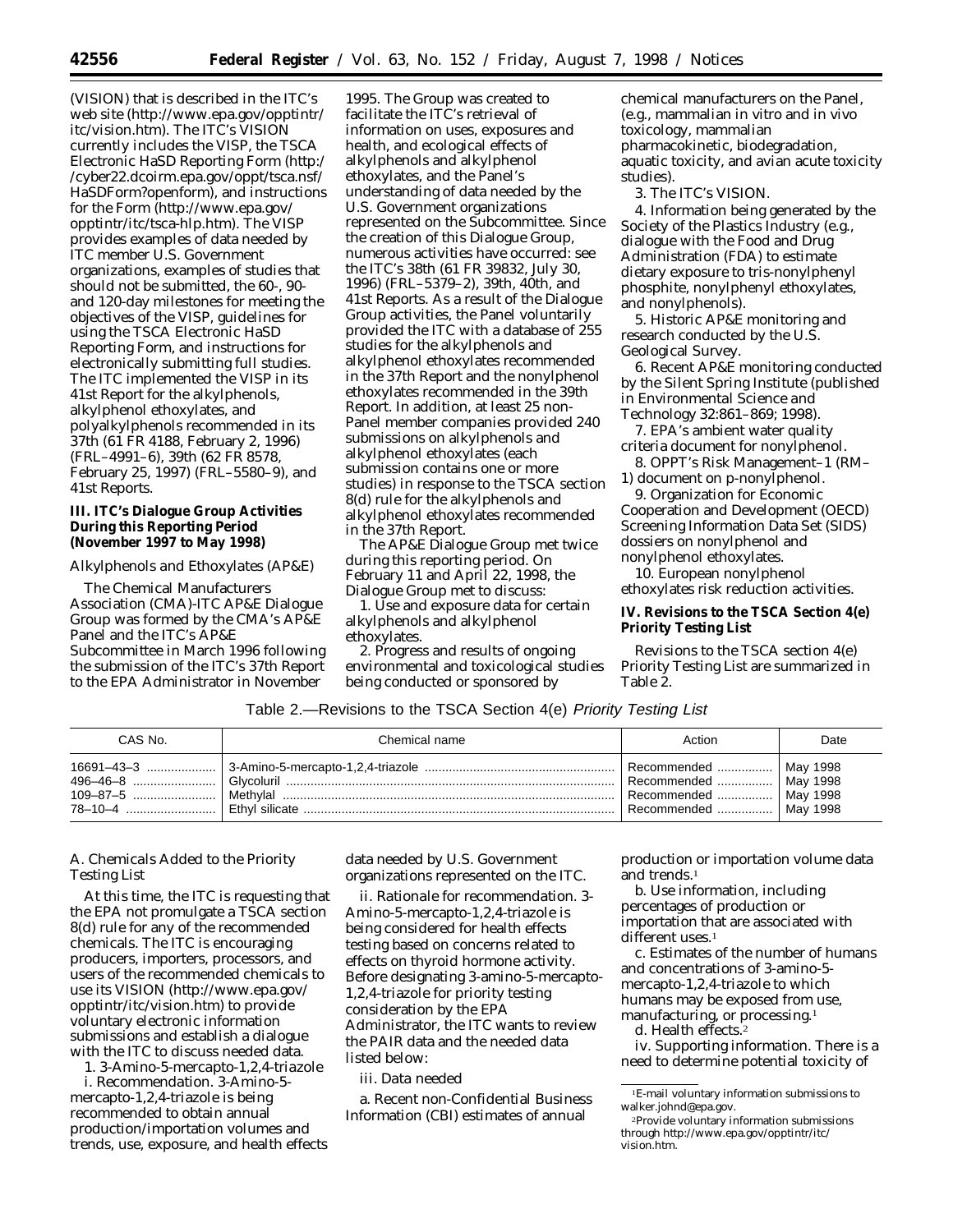3-amino-5-mercapto-1,2,4-triazole based on concerns related to effects on thyroid hormone activity (Ref. 3, Takaoka et al., 1994). Non-CBI data reported to the EPA indicated that about 250,000 pounds of 3-amino-5-mercapto-1,2,4-triazole were imported into the United States in 1993. 3-Amino-5-mercapto-1,2,4-triazole is reportedly used in organic synthesis, processing of silver halide photographic materials, as an antioxidant for aluminum and as a viscosity index improver, dispersant, and antioxidant for lubricating oils. No published data were found on:

- a. Environmental releases.
- b. Environmental fate.
- c. Occupational exposures.

d. Concentrations of 3-amino-5 mercapto-1,2,4-triazole to which humans may be exposed. A few data related to potential effects were found. 3-Amino-5-mercapto-1,2,4 triazole was not included in the National Institute for Occupational Safety and Health (NIOSH) National Occupational Exposure Survey (NOES), and guidelines for occupational exposures have not been established by NIOSH or Occupational Safety and Health Administration (OSHA). Schafer et al. (Ref. 2, 1982) reported that 3 amino-5-mercapto-1,2,4-triazole has an  $LD_{50} > 316$  mg/kg body weight of quails (Coturnix coturnix). 3-Amino-5 mercapto-1,2,4-triazole was reported to be one of five chemicals structurally related to 3-amino-1,2,4-triazole (Amitrol®), a herbicide that affected thyroid hormone activity (Ref. 3, Takaoka et al., 1994). In studies with rats, 3-amino-5-mercapto-1,2,4-triazole was also reported to be a metabolite of Amitrol<sup>®</sup> (Ref. 1, Grunow et al., 1975). 2. *Glycoluril*

i. *Recommendation*. Glycoluril is being recommended to obtain annual production/importation volumes and trends, use, exposure and health effects data needed by U.S. Government organizations represented on the ITC.

ii. *Rationale for recommendation*. Glycoluril is under review for carcinogenicity testing based on a potential for human exposure and a suspicion of carcinogenicity. The suspicion of carcinogenicity is based on a potential for the formation of a nitrosamide. A document prepared for the U.S. Government organization nominating glycoluril to the ITC is available on the ITC's web site (glycoluril document) and in the TSCA Docket for the ITC's 42nd Report (Ref. 5, TRI, 1997b). Before designating glycoluril for priority testing consideration by the EPA Administrator, the ITC wants to retrieve and review the most current data on

exposures and health effects. Data already included in the glycoluril document should not be submitted to the ITC. Data needed are listed below.

iii. *Data needed*

a. Recent non-CBI estimates of annual production or importation volume data and trends.<sup>1</sup>

b. Use information, including percentages of production or importation that are associated with different uses.<sup>1</sup>

c. Estimates of the number of humans and concentrations of glycoluril to which humans may be exposed from use, manufacturing or processing.1

d. Health effects.2

iv. *Supporting Information*. Data reported to the EPA in 1986, 1990 and 1994 indicated that the non-CBI annual production/importation volumes for glycoluril ranged from 10,000 to 1,000,000 pounds. Available use information suggested that glycoluril may be used as a slow-release nitrogen fertilizer, but its use may be limited because of the chemical's cost. It has also been reported that glycoluril resins have been used in paint and coating formulations. No published data were found on:

a. Environmental releases.

- b. Environmental fate.
- c. Ecological effects.
- d. Health effects.
- e. Occupational exposures.

f. Concentrations of glycoluril to which humans may be exposed. Glycoluril was not listed in the Registry of Toxic Effects of Chemical Substances (RTECS) or in NIOSH's NOES and guidelines for occupational exposures have not been established by NIOSH or OSHA.

#### *3. Methylal*

i. *Recommendation*. Methylal is being recommended to obtain production/ importation volume data and trends, use, exposure, health effects, especially *in vivo* mammalian metabolism and chronic effects data needed by U.S. Government organizations represented on the ITC.

ii. *Rationale for recommendation*. Methylal is under review for carcinogenicity testing based on its potential for human exposure and a suspicion of carcinogenicity. The suspicion of carcinogenicity is based on mutagenicity data from a number of bacterial and mammalian systems and the potential for methylal to be metabolized to formaldehyde, a rodent carcinogen. A document prepared for the U.S. Government organization nominating methylal to the ITC is available on the ITC's web site (methylal document) and in the TSCA Docket for the ITC's 42nd Report (Ref. 6, TRI,

1997c). Before designating methylal for priority testing consideration by the EPA Administrator, ITC wants to retrieve and review the most current data on exposures and health effects. Data already included in the methylal document should not be submitted. Data needed are listed below.

iii. *Data needed*

a. Recent non-CBI estimates of annual production or importation volume data and trends.<sup>1</sup>

b. Use information, including percentages of production or importation that are associated with different uses.<sup>1</sup>

c. Estimates of the number of humans and concentrations of methylal to which humans may be exposed from use, manufacturing, or processing.<sup>1</sup>

d. Health effects, especially, *in vivo* mammalian metabolism and chronic effects.2

iv. *Supporting information*. Data reported to the EPA in 1990 indicated that the non-CBI annual production/ importation volume for methylal was in the range of 1.2 to 6.4 million pounds. Methylal is reportedly used in perfumery, as a chemical intermediate in the manufacture of artificial resins and in organic synthesis, a solvent, and a special fuel. NOES human exposure data from 1981–1983 were found, as well as threshold limit values for human exposures. According to the NOES, 156,795 workers, including 21,092 female employees, were potentially exposed to methylal. No published data were found on the ecological effects of methylal, *in vivo* mammalian metabolism, chronic effects or concentrations of methylal to which humans were exposed. Published acute, subchronic, mutagenic effects, environmental releases, and environmental fate data were located as well as some metabolism data. 4. *Ethyl silicate*

i. *Recommendation*. Ethyl silicate is being recommended to obtain production/importation volume data and trends, use, exposure and health effects, especially *in vivo* mammalian mutagenicity and subchronic or chronic effects data needed by U.S. Government organizations represented on the ITC.

ii. *Rationale for recommendation*. Ethyl silicate is under review for mutagenicity and subchronic or chronic toxicity testing based on potential human exposures and suspicions of genotoxicity or carcinogenicity. These suspicions are based on *in vitro* mammalian mutagenicity data. A document prepared for the U.S. Government organization nominating ethyl silicate to the ITC is available on the ITC's web site (ethyl silicate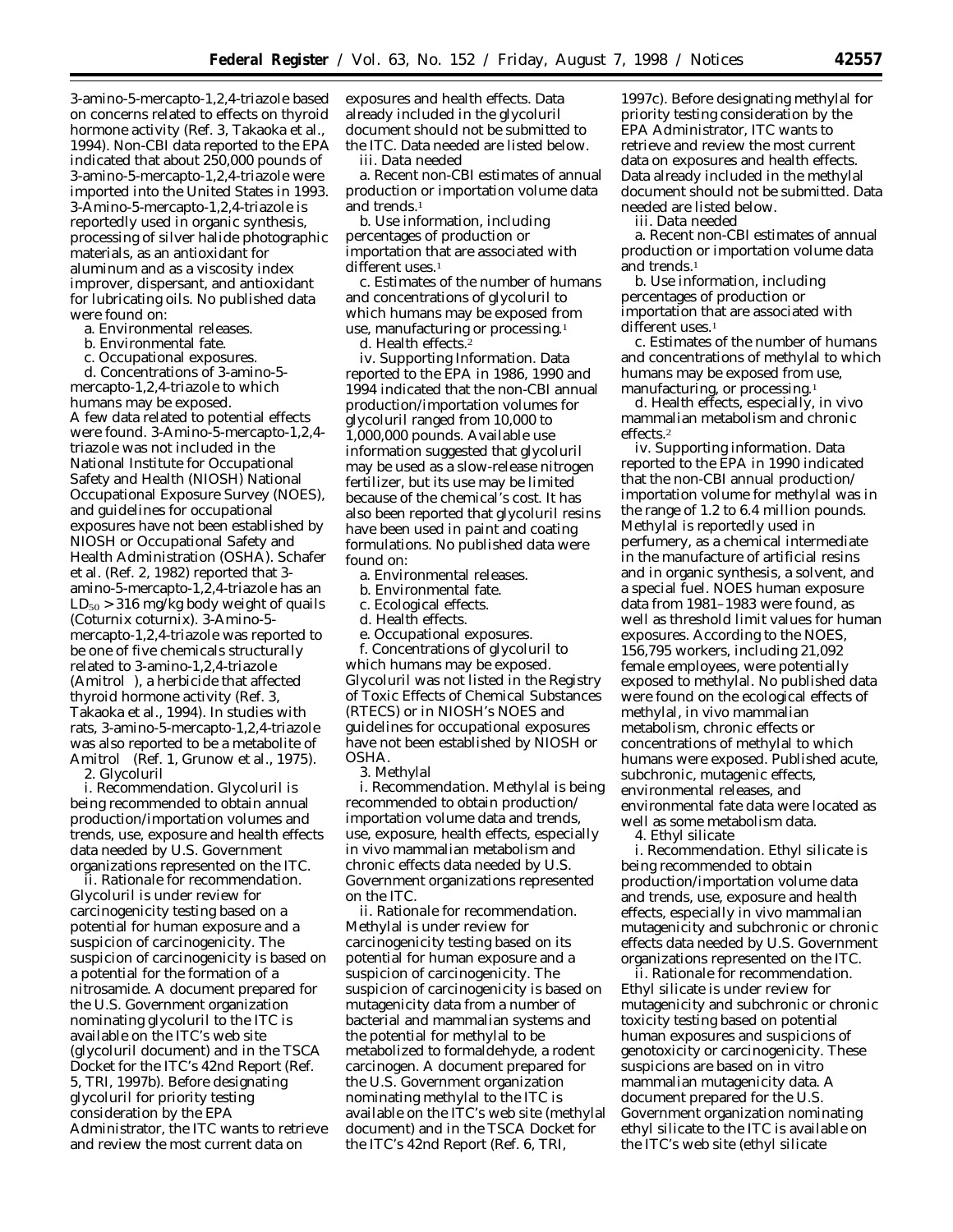document) and in the TSCA Docket for the ITC's 42nd Report (Ref.4, TRI, 1997a). Before designating ethyl silicate for priority testing consideration by the EPA Administrator, the ITC wants to retrieve and review the most current data on exposures and health effects. Data already included in the ethyl silicate document should not be submitted to the ITC. The ITC has an ongoing dialogue with the Silicones Environmental Health and Safety Council (SEHSC) related to previouslyrecommended siloxanes and anticipates that SEHSC will establish a dialogue with the ITC to discuss data needed for ethyl silicate. Data needed are listed below.

iii. *Data needed*

a. Recent non-CBI estimates of annual production or importation volume data and trends.<sup>1</sup>

b. Use information, including percentages of production or importation that are associated with  $diff$ erent uses  $1$ 

c. Estimates of the number of humans and concentrations of ethyl silicate to which humans may be exposed from use, manufacturing or processing.<sup>1</sup>

d. Health effects, especially *in vivo* mammalian mutagenicity and subchronic or chronic effects.2

iv. *Supporting information*. In the ITC's 28th Report (56 FR 41212, August 19, 1991), ethyl silicate and 36 other alkoxysilanes were recommended for ecological effects testing. In its 32nd Report (58 FR 38490, July 16, 1993), at EPA's request, all 37 alkoxysilanes were removed from the *Priority Testing List*, before TSCA section 8(a) PAIR or section 8(d) HaSD rules were promulgated (58 FR 38490, July 16, 1993). At the time alkoxysilanes were removed from the *List*, the EPA indicated that other chemicals had a higher priority than the alkoxysilanes. The ITC acknowledged that there were no existing U.S. Government data needs, but agreed to reconsider any of these chemicals if data were needed in the future.

Data reported to the EPA indicated that the non-CBI annual production/ importation volume for ethyl silicate was in the range of 7 to 20 million pounds in 1989 and 1 to 100 million pounds in 1993.

Ethyl silicate is reportedly used in weatherproofing and hardening stone; in the manufacture of weatherproof and acid-proof mortars, cements, refractory bricks, other molded objects; in heatand chemical-resistant paints, protective coatings for industrial buildings and castings; in lacquers, as abonding agent; and as a chemical intermediate. NOES data from 1981–1983 were found as well as threshold limit values for human exposures, and data on concentrations of ethyl silicate to which humans may be exposed. According to the NOES, 10,422 workers, including 2,566 female employees, were potentially exposed to ethyl silicate. No published available data were found on:

1. Environmental releases.

2. Ecological effects.

3. Chronic health effects.

4. Mutagenicity from *in vivo*

mammalian test systems. Published data included those related to:

1. Acute and subchronic effects.

2. Metabolism.

3. Mutagenicity from *in vitro* mammalian test systems.

#### **V. References**

All references are available in the TSCA Docket for the ITC's 42nd Report. The TSCA Docket is located in the TSCA Nonconfidential Information Center, Rm. NE–B607, 401 M St., SW., Washington, DC.

1. Grunow, W., H.J Altman, and C. Boehme. Uber den Staffwechsel von 3- Amino-1,2,4-triazol in Ratten [On the Metabolism of 3-Amino-1,2,4-triazole in Rats]. *Archives of Toxicology*. 34(4):315–324. 1975.

2. Schafer, Jr., E.W., R.B. Brunton, E.C. Schafer, and G. Chavez. Effects of 77 Chemicals on Reproduction in Male and Female Coturnix Quail. *Ecotoxicology and Environmental Safety*. 6:149–156. 1982.

3. Takaoka, M., M. Teranishi, and S. Manabe. Structure-Activity Relationships in 5-Substituted 3-Amino-1,2,4-Triazoles-Induced Goiters in Rats. *Journal of Toxicology and Pathology*. 7:429–434. 1994.

4. TRI. 1997a. Ethyl Silicate summary of data for chemical selection by the National Cancer Institute (NCI) Chemical Selection Working Group. Prepared by Technical Resources International, Inc. under NCI Contract No. NO2–CB–50511 (1/96; rev. 9/96, rev. 8/97).

5. TRI. 1997b. Glycoluril—summary of data for chemical selection by the National Cancer Institute (NCI) Chemical Selection Working Group. Prepared by Technical Resources International, Inc. under NCI Contract No. NO2–CB–50511 (6/97; rev. 9/97).

6. TRI. 1997c. Methylal—summary of data for chemical selection by the National Cancer Institute (NCI) Chemical Selection Working Group. Prepared by Technical Resources International, Inc. under NCI Contract No. NO2–CB–50511 (7/96; rev. 8/97).

# **VI. TSCA Interagency Testing Committee**

# **Statutory Organizations and Their Representatives**

*Council on Environmental Quality* Brad Campbell, Member Juliet Healey, Alternate

*Department of Commerce*

*National Institute of Standards and Technology* Malcolm W. Chase, Member Barbara C. Levin, Alternate

*National Oceanographic and Atmospheric Administration* Nancy Foster, Member Teri Rowles, Alternate Richard S. Artz, Alternate

*Environmental Protection Agency* Paul Campanella, Member David R. Williams, Alternate

*National Cancer Institute* Victor Fung, Member, Chair Harry Seifried, Alternate

*National Institute of Environmental Health Sciences*

William Eastin, Member, Vice Chair H.B. Matthews, Alternate

*National Institute for Occupational Safety and Health*

Albert E. Munson, Member Christine Sofge, Alternate

*National Science Foundation* A. Frederick Thompson, Member Joseph Reed, Alternate

*Occupational Safety and Health Administration*

> Lyn Penniman, Member Val H. Schaeffer, Alternate

#### **Liaison Organizations and Their Representatives**

*Agency for Toxic Substances and Disease Registry*

William Cibulas, Member

*Consumer Product Safety Commission* Jacqueline Ferrante, Member

*Department of Agriculture* Clifford P. Rice, Member

*Department of Defense* Colonel Richard Drawbaugh, Member Captain Kenneth Still, Alternate

*Department of the Interior* Barnett A. Rattner, Member

*Food and Drug Administration* Edwin J. Matthews, Member Raju Kammula, Alternate

*National Library of Medicine* Vera Hudson, Member

*National Toxicology Program* NIEHS, FDA, and NIOSH Members

*Counsel*

Scott Sherlock, OPPT, EPA

*Technical Support Contractor*